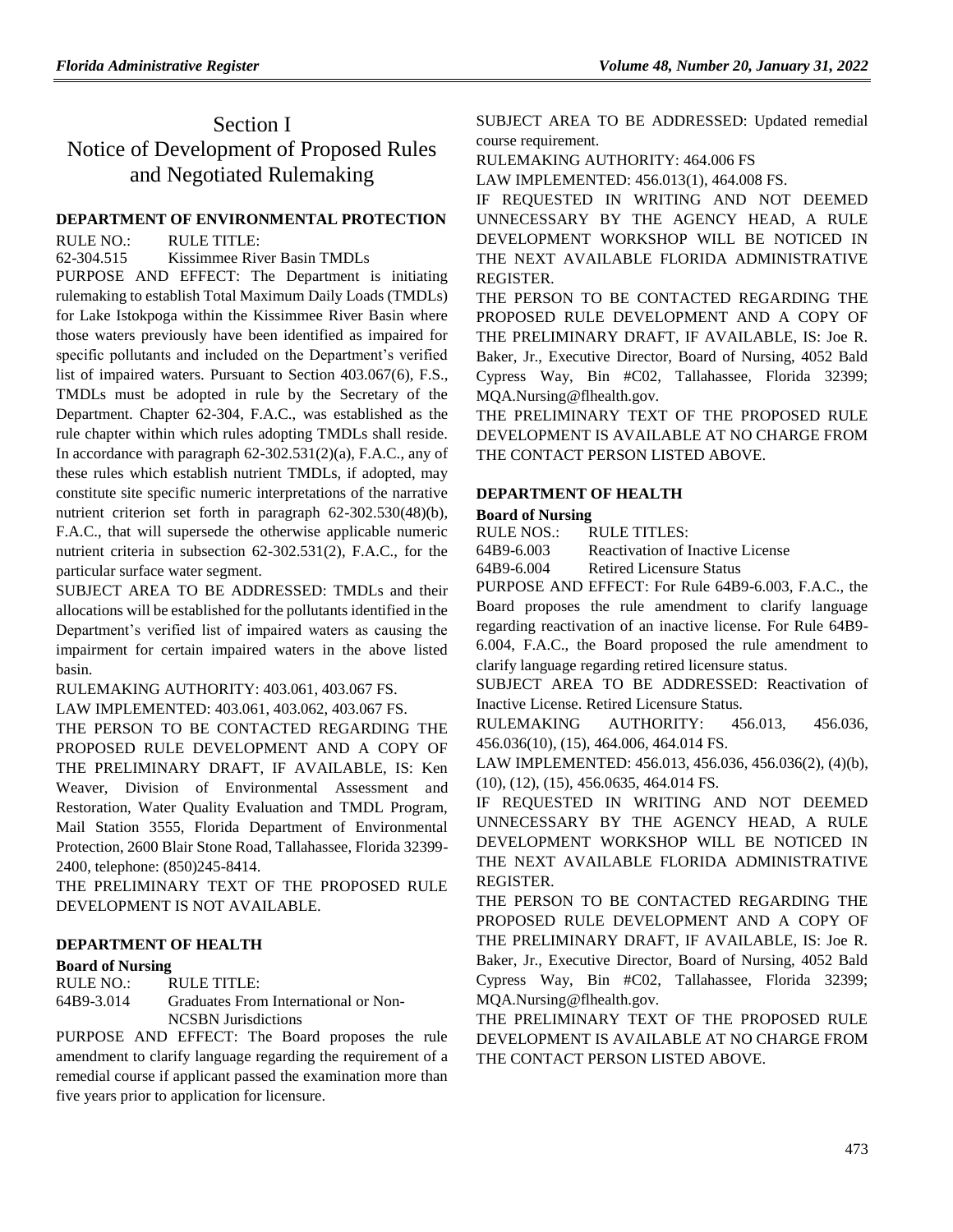### **[FISH AND WILDLIFE CONSERVATION](https://www.flrules.org/gateway/department.asp?id=68)  [COMMISSION](https://www.flrules.org/gateway/department.asp?id=68)**

RULE NO.: RULE TITLE: [68-5.007](https://www.flrules.org/gateway/ruleNo.asp?id=68-5.007) Possession of Prohibited Non-Native **Species** 

PURPOSE AND EFFECT: The purpose and effect of these amendments are to provide a means to allow qualifying deviations from the current rules regarding biosecurity requirements, the issuance of personal pet permits to be transferred to the spouse or beneficiary of the permit holder upon their death, the indoor public contact with captive Prohibited terrestrial species by mobile exhibitors, and to update an incorporated form regarding eradication and control permit applications.

SUBJECT AREA TO BE ADDRESSED: Subject area covered include the regulation of Prohibited/Conditional/Nonnative species biosecurity, personal possession, exhibition, and an incorporated form for the application of eradication and control permits.

RULEMAKING AUTHORITY: [Art. IV, Sec. 9, Florida](https://www.flrules.org/gateway/flconstitution.asp?id=Art.%20IV,%20Sec.%209,%20Florida%20Constitution)  [Constitution](https://www.flrules.org/gateway/flconstitution.asp?id=Art.%20IV,%20Sec.%209,%20Florida%20Constitution)

LAW IMPLEMENTED: [Art. IV, Sec. 9, Florida Constitution](https://www.flrules.org/gateway/flconstitution.asp?id=Art.%20IV,%20Sec.%209,%20Florida%20Constitution) IF REQUESTED IN WRITING AND NOT DEEMED UNNECESSARY BY THE AGENCY HEAD, A RULE DEVELOPMENT WORKSHOP WILL BE NOTICED IN THE NEXT AVAILABLE FLORIDA ADMINISTRATIVE REGISTER.

THE PERSON TO BE CONTACTED REGARDING THE PROPOSED RULE DEVELOPMENT AND A COPY OF THE PRELIMINARY DRAFT, IF AVAILABLE, IS: Kristen Sommers, Section Leader, Wildlife Impact Management, Division of Habitat and Species Conservation, 620 South Meridian Street, Tallahassee, Florida 32399-1600, (850)488- 3831

THE PRELIMINARY TEXT OF THE PROPOSED RULE DEVELOPMENT IS AVAILABLE AT NO CHARGE FROM THE CONTACT PERSON LISTED ABOVE.

# Section II Proposed Rules

## NONE

Section III Notice of Changes, Corrections and Withdrawals

## NONE

Section IV Emergency Rules

## NONE

Section V Petitions and Dispositions Regarding Rule Variance or Waiver

### [WATER MANAGEMENT DISTRICTS](https://www.flrules.org/gateway/department.asp?id=40)

[South Florida Water Management District](https://www.flrules.org/gateway/organization.asp?id=124) RULE NO.: RULE TITLE:

[40E-6.221](https://www.flrules.org/gateway/ruleNo.asp?id=40E-6.221) Conditions for Issuance of Standard Permits NOTICE IS HEREBY GIVEN that on January 21, 2022, the South Florida Water Management District (District), received a petition for waiver from Miami-Dade County Department of Transportation and Public Works (Application No. 220126- 32840) for utilization of Works or Lands of the District known as the C-100 Canal, for replacement of the S.W. 87th Avenue Bridge located in Section 27, Township 55 South, Range 40 East, Miami-Dade County. The petition seeks relief from Rule 40E-6.091 and paragraph 40E-6.221(3)(j), Fla. Admin. Code, which requires that proposed work comply with the general and specific criteria set forth in the Right of Way Criteria Manual for Use of Works or Lands of the District.

A copy of the Petition for Variance or Waiver may be obtained by contacting: Juli Russell at (561)682-6268 or e-mail at jurussel@sfwmd.gov. The District will accept comments concerning the petition for 14 days from the date of publication of this notice. To be considered, comments must be received by the end of business on the 14th day at the South Florida Water Management District, 3301 Gun Club Road, MSC 1410, West Palm Beach, FL 33406, Attention: Juli Russell, Office of Counsel.

## [AGENCY FOR HEALTH CARE ADMINISTRATION](https://www.flrules.org/gateway/department.asp?id=59) [Health Facility and Agency Licensing](https://www.flrules.org/gateway/organization.asp?id=186) RULE NO.: RULE TITLE:

[59A-3.243](https://www.flrules.org/gateway/ruleNo.asp?id=59A-3.243) Nursing Services

The Agency for Health Care Administration hereby gives notice: On December 21, 2021 the Agency for Health Care Administration entered an order disposing of the petition for variance filed by Martin Memorial Medical Center, Inc., d/b/a Cleveland Clinic Martin North Hospital on November 24, 2021 and advertised in Vol. 47, No. 234 Florida Administrative Register on December 6, 2021. The Petition was assigned case number 2021016269. The Agency for Health Care Administration issued a Final Order granting the limited conditional Petition for Variance of paragraph 59A-3.243(4)(c)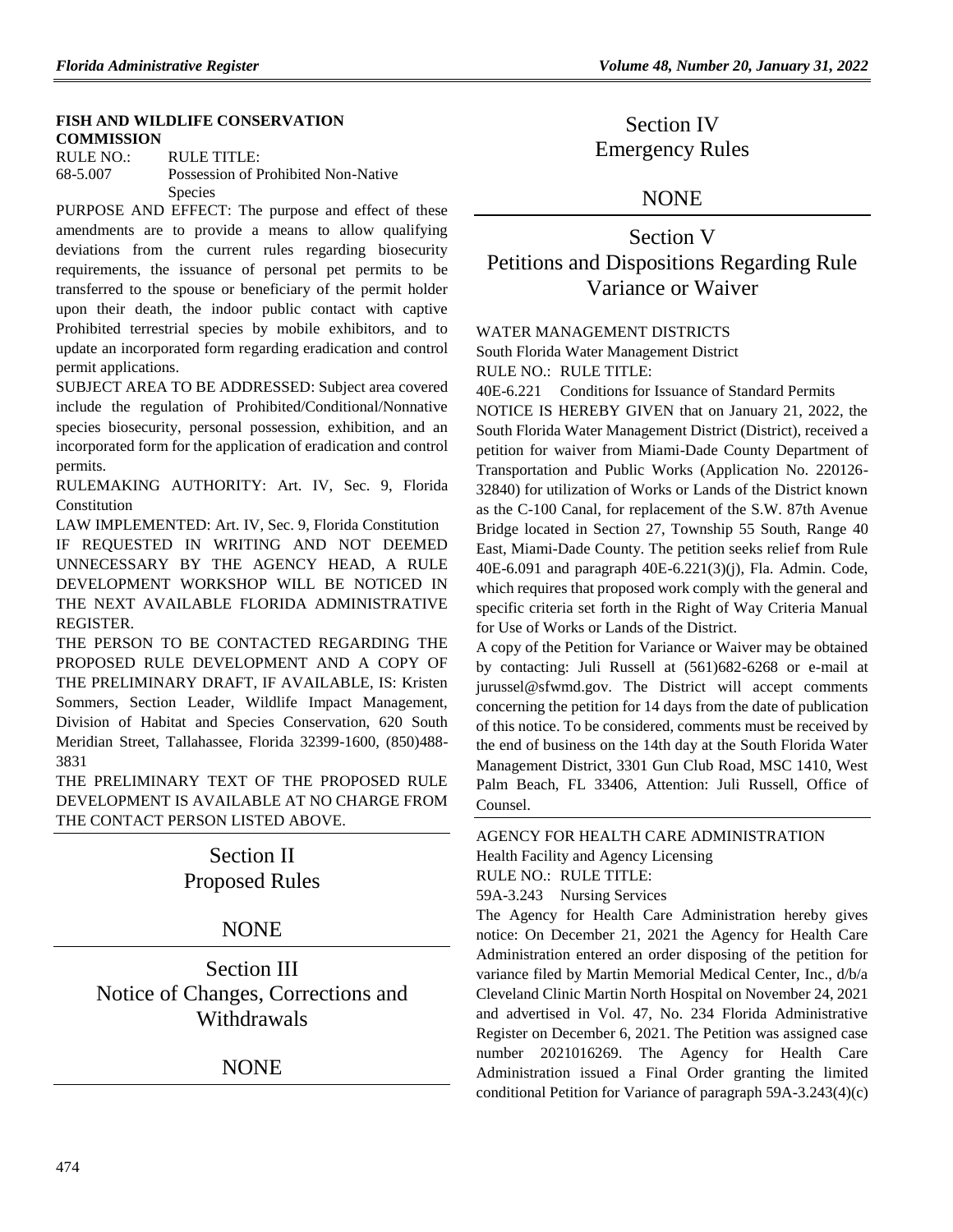and subsection (6), F.A.C., which requires a hospital to ensure immediate availability of a registered nurse for bedside care of any patient when needed, and have a minimum of one licensed registered nurse on duty at all times on each nursing unit or similarly titled part of the hospital for rendering patient care services. The Petition for Variance of paragraph 59A-3.243(4)(c) and subsection (6), F.A.C. is granted upon finding that the Petitioner demonstrated that the purpose of the underlying statute will be or has been achieved by other means and that application of the rule to Petitioner would create a substantial hardship or violate principles of fairness.

A copy of the Order or additional information may be obtained by contacting: Richard Shoop, Agency Clerk, Agency for Health Care Administration, 2727 Mahan Drive, Bldg 3, MS 3, Tallahassee, FL 32308.

### [AGENCY FOR HEALTH CARE ADMINISTRATION](https://www.flrules.org/gateway/department.asp?id=59)

[Health Facility and Agency Licensing](https://www.flrules.org/gateway/organization.asp?id=186)

RULE NO.: RULE TITLE:

[59A-3.243](https://www.flrules.org/gateway/ruleNo.asp?id=59A-3.243) Nursing Services

The Agency for Health Care Administration hereby gives notice: On December 21, 2021 the Agency for Health Care Administration entered an order disposing of the petition for variance filed by Cleveland Clinic Weston Hospital Nonprofit Corporation d/b/a Cleveland Clinic Hospital on November 24, 2021 and advertised in Vol. 47, No. 234 Florida Administrative Register on December 6, 2021. The Petition was assigned case number 2021016263. The Agency for Health Care Administration issued a Final Order granting the limited conditional Petition for Variance of paragraph 59A-3.243(4)(c) and subsection (6), F.A.C., which requires a hospital to ensure immediate availability of a registered nurse for bedside care of any patient when needed, and have a minimum of one licensed registered nurse on duty at all times on each nursing unit or similarly titled part of the hospital for rendering patient care services. The Petition for Variance of paragraph 59A-3.243(4)(c) and subsection (6), F.A.C. is granted upon finding that the Petitioner demonstrated that the purpose of the underlying statute will be or has been achieved by other means and that application of the rule to Petitioner would create a substantial hardship or violate principles of fairness.

A copy of the Order or additional information may be obtained by contacting: Richard Shoop, Agency Clerk, Agency for Health Care Administration, 2727 Mahan Drive, Bldg 3, MS 3, Tallahassee, FL 32308.

### [AGENCY FOR HEALTH CARE ADMINISTRATION](https://www.flrules.org/gateway/department.asp?id=59)

[Health Facility and Agency Licensing](https://www.flrules.org/gateway/organization.asp?id=186)

RULE NO.: RULE TITLE:

[59A-3.243](https://www.flrules.org/gateway/ruleNo.asp?id=59A-3.243) Nursing Services

The Agency for Health Care Administration hereby gives notice: On December 21, 2021 the Agency for Health Care Administration entered an order disposing of the petition for variance filed by Indian River Memorial Hospital, Inc. d/b/a Cleveland Clinic Indian River Hospital on November 24, 2021 and advertised in Vol. 47, No. 234 Florida Administrative Register on December 6, 2021. The Petition was assigned case number 2021016267. The Agency for Health Care Administration issued a Final Order granting the limited conditional Petition for Variance of paragraph 59A-3.243(4)(c) and subsection (6), F.A.C., which requires a hospital to ensure immediate availability of a registered nurse for bedside care of any patient when needed, and have a minimum of one licensed registered nurse on duty at all times on each nursing unit or similarly titled part of the hospital for rendering patient care services. The Petition for Variance of paragraph 59A- $3.243(4)(c)$  and subsection  $(6)$ , F.A.C. is granted upon finding that the Petitioner demonstrated that the purpose of the underlying statute will be or has been achieved by other means and that application of the rule to Petitioner would create a substantial hardship or violate principles of fairness.

A copy of the Order or additional information may be obtained by contacting: Richard Shoop, Agency Clerk, Agency for Health Care Administration, 2727 Mahan Drive, Bldg 3, MS 3, Tallahassee, FL 32308.

#### [DEPARTMENT OF FINANCIAL SERVICES](https://www.flrules.org/gateway/department.asp?id=69)

[Division of Funeral, Cemetery, and Consumer Services](https://www.flrules.org/gateway/organization.asp?id=369) RULE NO.: RULE TITLE:

[69K-18.004](https://www.flrules.org/gateway/ruleNo.asp?id=69K-18.004) Intern Training Agencies.

The Division of Funeral, Cemetery, and Consumer Services hereby gives notice: The request for waiver, by Taylor & Modeen Funeral Home, Inc., that the number of cases done by the prior owner of the funeral establishments should count against the requirement of the cited rule was granted at the January 6, 2022 Board Meeting.

A copy of the Order or additional information may be obtained by contacting: Jasmin Richardson at (850)413-3039.

#### [DEPARTMENT OF FINANCIAL SERVICES](https://www.flrules.org/gateway/department.asp?id=69)

[Division of Funeral, Cemetery, and Consumer Services](https://www.flrules.org/gateway/organization.asp?id=369) RULE NO.: RULE TITLE:

[69K-18.004](https://www.flrules.org/gateway/ruleNo.asp?id=69K-18.004) Intern Training Agencies.

NOTICE IS HEREBY GIVEN that on January 26, 2022, the Division of Funeral, Cemetery, and Consumer Services, received a petition for waiver of certain requirements of subsection 69K-18.004(3), FAC. The petitions were filed on behalf of Phillip & Sons, The Funeral Directors, Inc., which is acquiring a funeral establishment that is currently a training agency. Phillip & Sons, The Funeral Directors, Inc. seeks a waiver such that the number of cases done by the prior owner of the funeral establishment should count against the requirement of the cited rule, so that the training agency status of the funeral establishment may be continued, thus preventing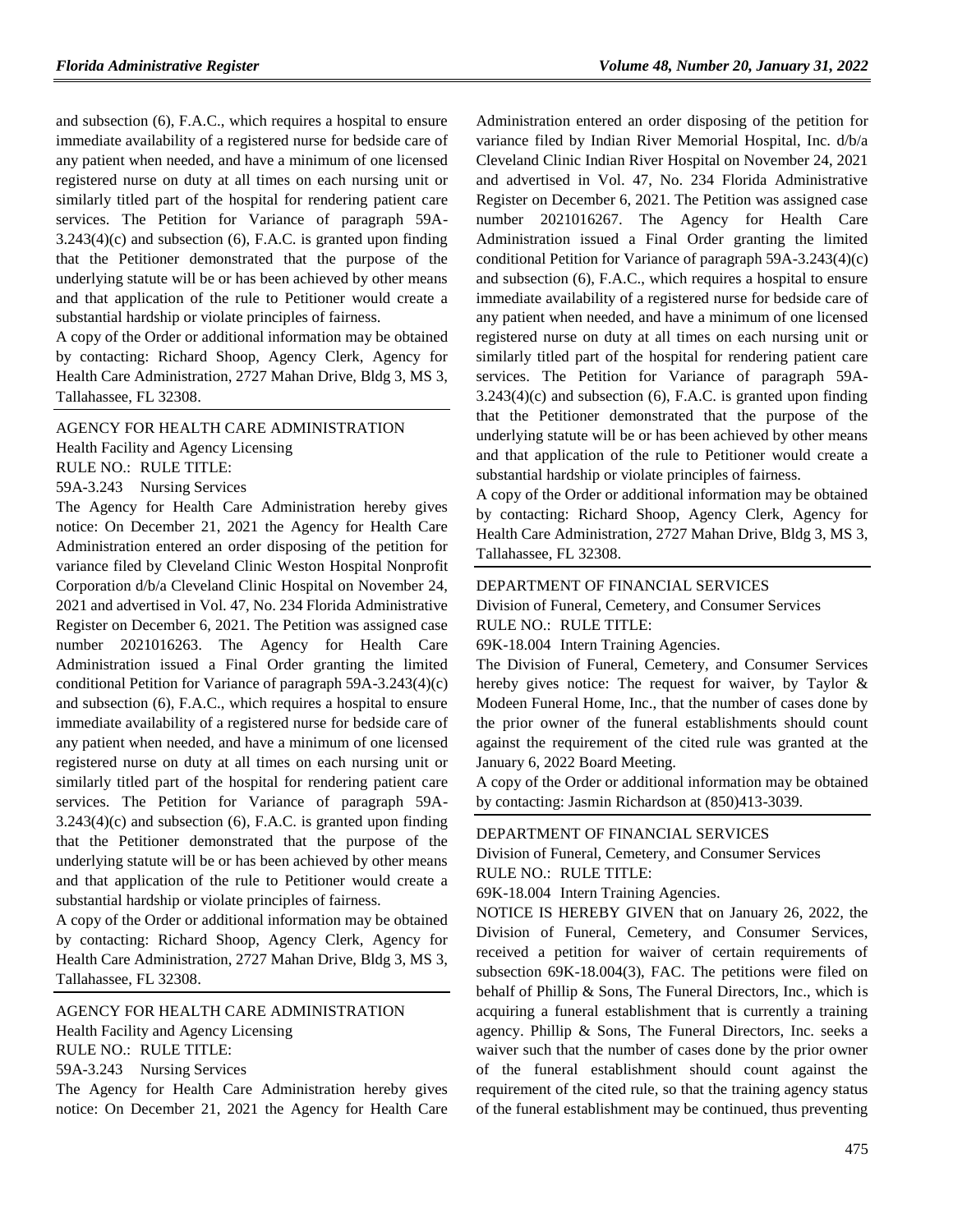the imposition of serious hardship to the interns currently training at the said funeral establishment.

A copy of the Petition for Variance or Waiver may be obtained by contacting: Jasmin Richardson at (850)413-3039.

# Section VI Notice of Meetings, Workshops and Public **Hearings**

#### [DEPARTMENT OF STATE](https://www.flrules.org/gateway/department.asp?id=1)

[Division of Historical Resources](https://www.flrules.org/gateway/organization.asp?id=1)

The Division of Historical Resources announces a public meeting to which all persons are invited.

DATE AND TIME: Thursday, February 3, 2021, 1:30 p.m. to conclusion

PLACE: Room 307, R. A. Gray Building, 500 S. Bronough St., Tallahassee, FL 32399

and via webinar: Webinar Address: https://register.gotowebinar.com/register/47389604069211166 84

Webinar ID: 856-530-147; Phone Number: (562)247-8321, Access Code: 680-267-326

GENERAL SUBJECT MATTER TO BE CONSIDERED: Quarterly meeting of the Florida National Register Review Board to review and approve proposed National Register nominations.

A copy of the agenda may be obtained by contacting: Ruben A. Acosta, Survey and Registration Supervisor, (850)245-6364, ruben.acosta@dos.myflorida.com.

Pursuant to the provisions of the Americans with Disabilities Act, any person requiring special accommodations to participate in this workshop/meeting is asked to advise the agency at least 48 hours before the workshop/meeting by contacting: Ruben A. Acosta, Survey and Registration Supervisor, (850)245-6364, ruben.acosta@dos.myflorida.com. If you are hearing or speech impaired, please contact the agency using the Florida Relay Service, 1(800)955-8771 (TDD) or 1(800)955-8770 (Voice).

If any person decides to appeal any decision made by the Board with respect to any matter considered at this meeting or hearing, he/she will need to ensure that a verbatim record of the proceeding is made, which record includes the testimony and evidence from which the appeal is to be issued.

For more information, you may contact: Ruben A. Acosta, Survey and Registration Supervisor, (850)245-6364, ruben.acosta@dos.myflorida.com.

### [DEPARTMENT OF STATE](https://www.flrules.org/gateway/department.asp?id=1)

[Division of Historical Resources](https://www.flrules.org/gateway/organization.asp?id=1)

The Division of Historical Resources announces a public meeting to which all persons are invited.

DATE AND TIME: Friday, February 4, 2022, 9:30 a.m. to conclusion

PLACE: Room 307, R. A. Gray Building, 500 S. Bronough St., Tallahassee, FL 32399

and via Zoom

GENERAL SUBJECT MATTER TO BE CONSIDERED: Quarterly business meeting of the Florida Historical Commission

A copy of the agenda may be obtained by contacting: Sarah Liko at (850)245-6332 or sarah.liko@dos.myflorida.com.

Pursuant to the provisions of the Americans with Disabilities Act, any person requiring special accommodations to participate in this workshop/meeting is asked to advise the agency at least 48 hours before the workshop/meeting by contacting: Sarah Liko at (850)245-6332 or sarah.liko@dos.myflorida.com. If you are hearing or speech impaired, please contact the agency using the Florida Relay Service, 1(800)955-8771 (TDD) or 1(800)955-8770 (Voice).

For more information, you may contact: Sarah Liko at (850)245-6332 or sarah.liko@dos.myflorida.com.

### [DEPARTMENT OF AGRICULTURE AND CONSUMER](https://www.flrules.org/gateway/department.asp?id=5)  [SERVICES](https://www.flrules.org/gateway/department.asp?id=5)

[Division of Consumer Services](https://www.flrules.org/gateway/organization.asp?id=170)

The Department of Agriculture and Consumer Services announces a public meeting to which all persons are invited.

DATE AND TIME: February 9, 2022, 10:00 a.m.

PLACE: Equestrian Pavilion, Florida State Fairgrounds, 4800 US Highway 301, Tampa, Florida

GENERAL SUBJECT MATTER TO BE CONSIDERED: This is a regularly scheduled meeting of the Florida Amusement Device and Attraction Advisory Committee to discuss industryrelated issues.

A copy of the agenda may be obtained by contacting: Michelle Faulk, Bureau of Fair Rides Inspection, Department of Agriculture and Consumer Services, 2005 Apalachee Parkway, Tallahassee, Florida 32399-1600, (850)410-3838.

Pursuant to the provisions of the Americans with Disabilities Act, any person requiring special accommodations to participate in this workshop/meeting is asked to advise the agency at least 7 days before the workshop/meeting by contacting: Michelle Faulk, (850)410-3838. If you are hearing or speech impaired, please contact the agency using the Florida Relay Service, 1(800)955-8771 (TDD) or 1(800)955-8770 (Voice).

### [DEPARTMENT OF AGRICULTURE AND CONSUMER](https://www.flrules.org/gateway/department.asp?id=5)  **[SERVICES](https://www.flrules.org/gateway/department.asp?id=5)**

[Division of Aquaculture](https://www.flrules.org/gateway/organization.asp?id=172)

The Florida Aquaculture Review Council announces a public meeting to which all persons are invited.

DATE AND TIME: Wednesday, February 23, 2022, 9:00 a.m.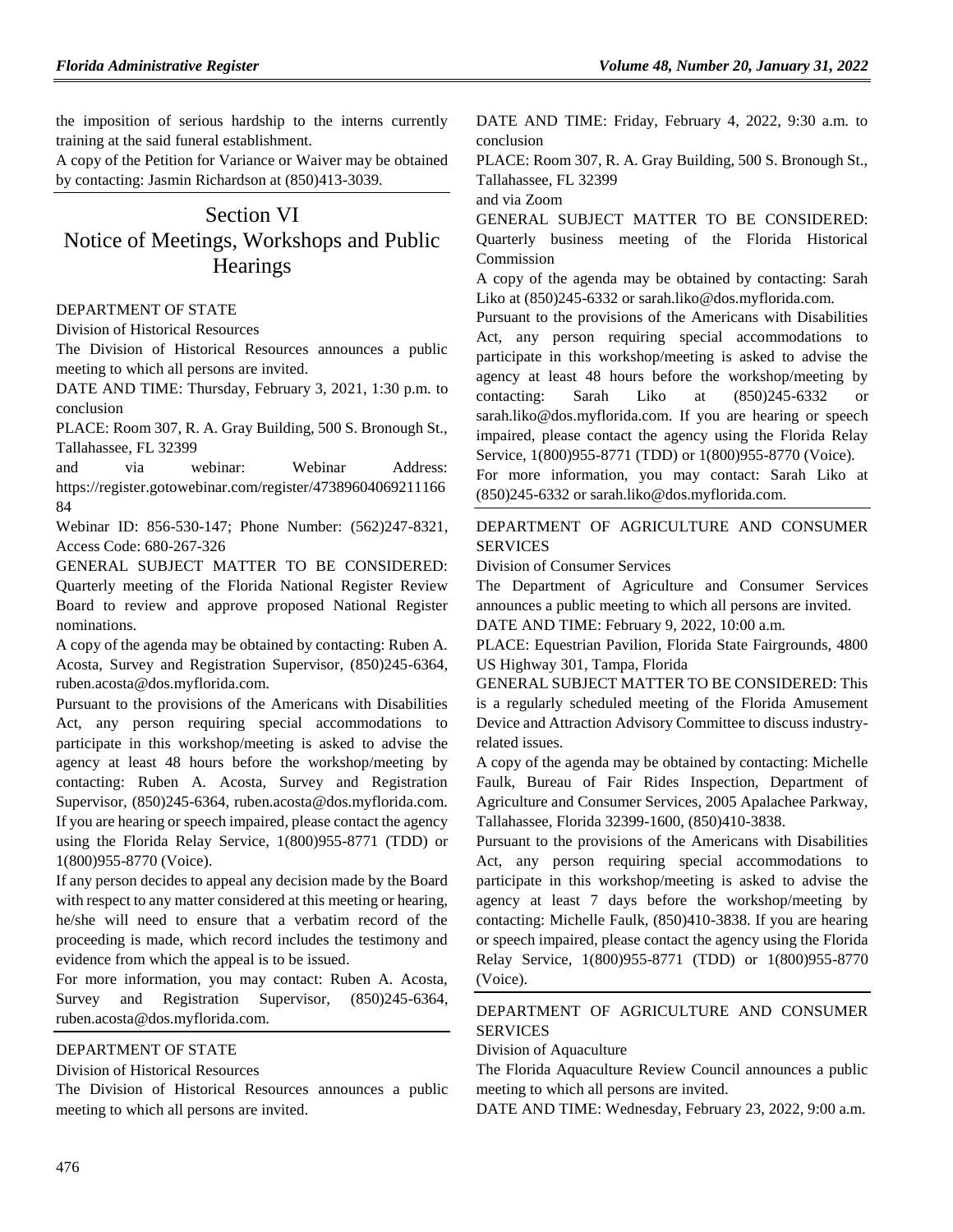PLACE: 170 Century Boulevard, Bartow, Florida 33830

NOTE: Meeting is also accessible virtually, held via GoToMeeting. Join the meeting from your computer, tablet or smartphone.

https://www.gotomeet.me/JackieHarrell/arc\_feb\_2022

Audio can be accessed through your computer microphone after joining the meeting, or by dialing in using your phone to the toll-free number: 1(877)899-4679, Access Code: 872-819-309 New to GoToMeeting? Get the app now and be ready when your first meeting starts:

https://global.gotomeeting.com/install/126583541

All persons attending this meeting in person must wear a face mask or appropriate face covering while inside the building, regardless of vaccination status.

GENERAL SUBJECT MATTER TO BE CONSIDERED: To review Statements of Interest submitted to the Aquaculture Review Council for funding consideration in FY 2023-24.

A copy of the agenda may be obtained by contacting: Dr. Marcy Cockrell, Biological Administrator, (850)617-7600.

Pursuant to the provisions of the Americans with Disabilities Act, any person requiring special accommodations to participate in this workshop/meeting is asked to advise the agency at least 2 days before the workshop/meeting by contacting: Dr. Marcy Cockrell, Biological Administrator, (850)617-7600. If you are hearing or speech impaired, please contact the agency using the Florida Relay Service, 1(800)955- 8771 (TDD) or 1(800)955-8770 (Voice).

For more information, you may contact: Dr. Marcy Cockrell, Biological Administrator, (850)617-7600.

#### [REGIONAL PLANNING COUNCILS](https://www.flrules.org/gateway/department.asp?id=29)

[Tampa Bay Regional Planning Council](https://www.flrules.org/gateway/organization.asp?id=64)

The Tampa Bay Regional Planning Council (TBRPC) announces a public meeting to which all persons are invited. DATE AND TIME: February 14, 2022, 10:00 a.m.

PLACE: This meeting will be held via a virtual communication platform and/ or in-person at 4000 Gateway Centre Blvd. Ste. 100 Pinellas Park, Florida 33782. Persons wishing to participate in this meeting should dial: (786)635-1003. The meeting ID is: 868 8738 4679. The Passcode is: 100200. The Zoom Meeting Link is:

https://us02web.zoom.us/j/86887384679?pwd=M05FT3B6O WEyaUkyMVBxREtWcUVQdz09

GENERAL SUBJECT MATTER TO BE CONSIDERED: To conduct the regular business of the Tampa Bay Regional Planning Council.

A copy of the agenda may be obtained by contacting: Wren Krahl, Wren@tbrpc.org.

Pursuant to the provisions of the Americans with Disabilities Act, any person requiring special accommodations to participate in this workshop/meeting is asked to advise the

agency at least 4 days before the workshop/meeting by contacting: Wren Krahl, Wren@tbrpc.org. If you are hearing or speech impaired, please contact the agency using the Florida Relay Service, 1(800)955-8771 (TDD) or 1(800)955-8770 (Voice).

For more information, you may contact: Wren Krahl, Wren@tbrpc.org.

#### [REGIONAL PLANNING COUNCILS](https://www.flrules.org/gateway/department.asp?id=29)

[Tampa Bay Regional Planning Council](https://www.flrules.org/gateway/organization.asp?id=64)

The Tampa Bay Regional Planning Council (TBRPC) announces a public meeting to which all persons are invited.

DATE AND TIME: February 14, 2022, Immediately after TBRPC Council meeting, or 12:00 Noon – 1:00 p.m.

PLACE: This meeting will be held via a virtual communication platform and/ or in-person at 4000 Gateway Centre Blvd. Ste. 100 Pinellas Park, Florida 33782. Persons wishing to participate in this meeting should dial: (786)635-1003. The meeting ID is: 868 8738 4679. The Passcode is: 100200. The Zoom Meeting Link is:

https://us02web.zoom.us/j/86887384679?pwd=M05FT3B6O WEyaUkyMVBxREtWcUVQdz09

GENERAL SUBJECT MATTER TO BE CONSIDERED: To conduct the regular business of the TBRPC Tampa Bay Regional Resiliency Coalition Steering Committee.

A copy of the agenda may be obtained by contacting: Wren Krahl, Wren@tbrpc.org.

Pursuant to the provisions of the Americans with Disabilities Act, any person requiring special accommodations to participate in this workshop/meeting is asked to advise the agency at least 4 days before the workshop/meeting by contacting: Wren Krahl, Wren@tbrpc.org. If you are hearing or speech impaired, please contact the agency using the Florida Relay Service, 1(800)955-8771 (TDD) or 1(800)955-8770 (Voice).

For more information, you may contact: Wren Krahl, Wren@tbrpc.org.

#### [WATER MANAGEMENT DISTRICTS](https://www.flrules.org/gateway/department.asp?id=40)

[Southwest Florida Water Management District](https://www.flrules.org/gateway/organization.asp?id=123)

The Southwest Florida Water Management District (SWFWMD) announces a public meeting to which all persons are invited.

DATES AND TIMES: Northern Region: Wednesday, February 2, 2022, 10:00 a.m.; Southern Region: Thursday, February 3, 2022, 10:00 a.m.; Heartland Region: Wednesday, February 9, 2022, 10:00 a.m.; Tampa Bay Region: Thursday, February 10, 2022, 10:00 a.m.

PLACE: Multiple locations:

Wednesday, February 2, 2022: Northern Region (Citrus, Hernando, Lake, Levy, Marion and Sumter counties), Brooksville Office, 2379 Broad Street, Brooksville, FL 34604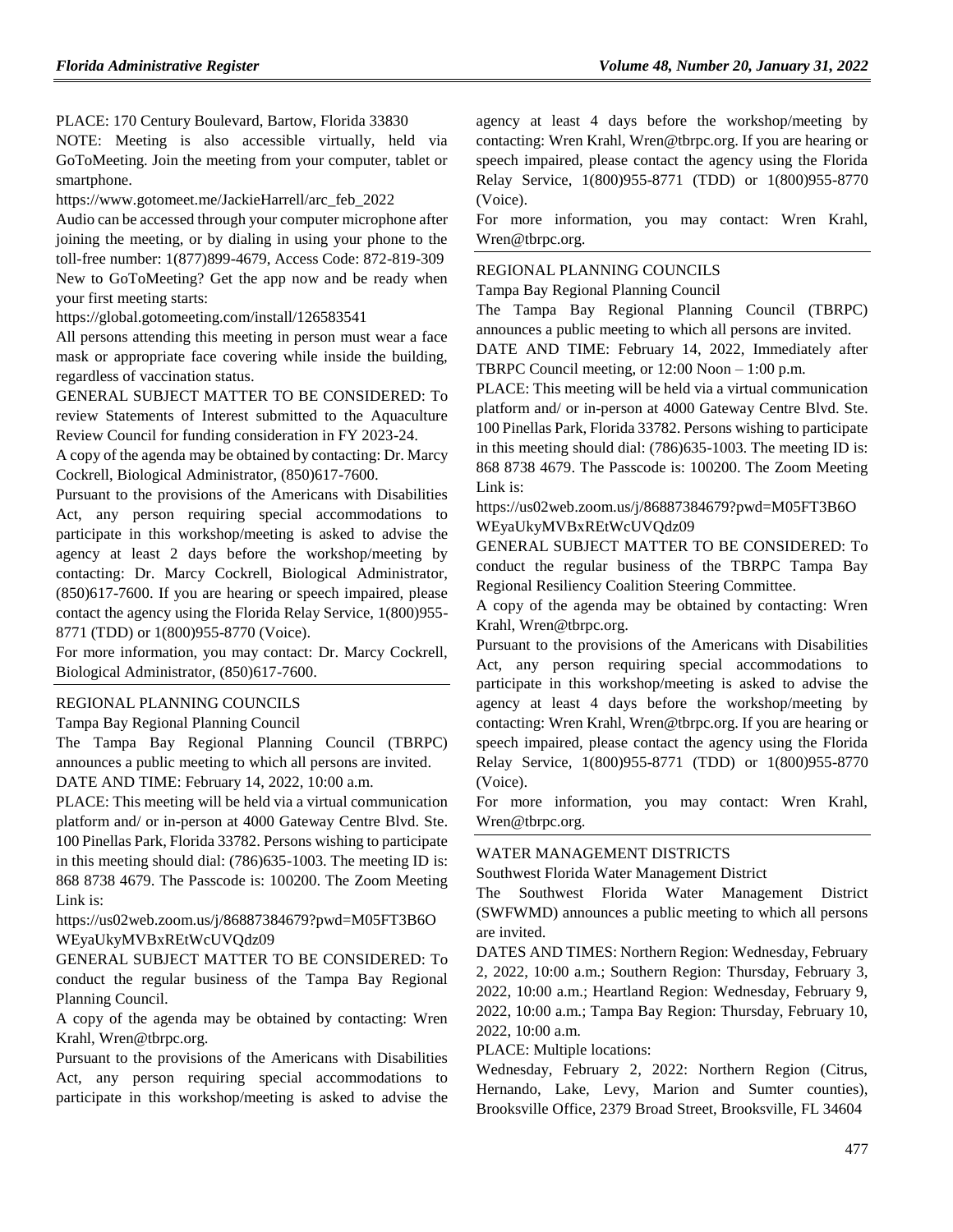Thursday, February 3, 2022: Southern Region (Charlotte, DeSoto, Manatee and Sarasota counties), Virtual Meeting https://bit.ly/3GtEj4n or call in (audio only) (786)749-6127, 313135790#

Wednesday, February 9, 2022: Heartland Region (Polk, Highlands and Hardee counties), Bartow City Hall, 450 N. Wilson Ave., Bartow, FL 33830

Thursday, February 10, 2022: Tampa Bay Region (Hillsborough, Pasco and Pinellas counties), Tampa Office, 7601 US Highway 301 North, Tampa, FL 33637

GENERAL SUBJECT MATTER TO BE CONSIDERED: The FY2023 Cooperative Funding Initiative Regional Subcommittee Public Meeting: Governing Board members will discuss, evaluate and prioritize fiscal year 2023 requests for project funding in SWFWMD counties. All or part of this meeting may be conducted via communications media technology in order to permit maximum participation of Board members.

A copy of the agenda may be obtained by contacting: WaterMatters.org, Boards, Meetings & Event Calendar, 1(800)423-1476 (FL only) or (352)796-7211.

Pursuant to the provisions of the Americans with Disabilities Act, any person requiring special accommodations to participate in this workshop/meeting is asked to advise the agency at least 5 days before the workshop/meeting by contacting: SWFWMD Human Resources Office Chief at 1(800)423-1476 (FL only) or (352)796-7211, x4747, TDD (FL only) 1(800)231-6103, or email to ADACoordinator@WaterMatters.org. If you are hearing or speech impaired, please contact the agency using the Florida Relay Service, 1(800)955-8771 (TDD) or 1(800)955-8770 (Voice).

If any person decides to appeal any decision made by the Board with respect to any matter considered at this meeting or hearing, he/she will need to ensure that a verbatim record of the proceeding is made, which record includes the testimony and evidence from which the appeal is to be issued.

For more information, you may contact: Virginia.Singer@WaterMatters.org, 1(800)423-1476 (FL only) or (352)796-7211, x4662 (Ad Order EXE0825).

### [DEPARTMENT OF ELDER AFFAIRS](https://www.flrules.org/gateway/department.asp?id=58)

[Long-Term Care Ombudsman Program](https://www.flrules.org/gateway/organization.asp?id=184)

The Long-Term Care Ombudsman Program announces a telephone conference call to which all persons are invited.

DATE AND TIME: February 19, 2022, 10:00 a.m.

PLACE: Conference Call: 1(855)578-6266, Participant Passcode: 401-517-032

GENERAL SUBJECT MATTER TO BE CONSIDERED: Recruitment, Retention, Recognition Committee Business

A copy of the agenda may be obtained by contacting: Dept. of Elder Affairs / LTCOP, 4040 Esplanade Way, Tallahassee, FL. 32399, or call: (850)414-2323, or email: ltcopinformer@elderaffairs.org.

Pursuant to the provisions of the Americans with Disabilities Act, any person requiring special accommodations to participate in this workshop/meeting is asked to advise the agency at least 72 hours before the workshop/meeting by contacting: If you are hearing or speech impaired, please contact the agency using the Florida Relay Service, 1(800)955- 8771 (TDD) or 1(800)955-8770 (Voice).

### [DEPARTMENT OF BUSINESS AND PROFESSIONAL](https://www.flrules.org/gateway/department.asp?id=61)  [REGULATION](https://www.flrules.org/gateway/department.asp?id=61)

[Florida Mobile Home Relocation Corporation](https://www.flrules.org/gateway/organization.asp?id=505)

The Florida Mobile Home Relocation Corporation announces a public meeting to which all persons are invited.

DATE AND TIME: Friday, March 11, 2022, 9:00 a.m.

PLACE: via-telephone only. To attend the meeting by telephone, please call 1(888)909-7654 and enter pass code 128126 when prompted.

GENERAL SUBJECT MATTER TO BE CONSIDERED: The Board will address official business of the Florida Mobile Home Relocation Corporation which will include, among other matters, a review of mobile home owner applications for compensation for relocation and/or abandonment due to change in land use and such other business as may come before the Board. A schedule for future meetings will be determined.

A copy of the agenda may be obtained by contacting: Vicky Krentz at 1(888)862-7010.

Pursuant to the provisions of the Americans with Disabilities Act, any person requiring special accommodations to participate in this workshop/meeting is asked to advise the agency at least 48 hours before the workshop/meeting by contacting: Vicky Krentz at 1(888)862-7010. If you are hearing or speech impaired, please contact the agency using the Florida Relay Service, 1(800)955-8771 (TDD) or 1(800)955-8770 (Voice).

If any person decides to appeal any decision made by the Board with respect to any matter considered at this meeting or hearing, he/she will need to ensure that a verbatim record of the proceeding is made, which record includes the testimony and evidence from which the appeal is to be issued.

For more information, you may contact: Vicky Krentz, Executive Director, FMHRC, PO Box 7848, Clearwater, FL, 33758, 1(888)862-7010. Ms. Krentz may be reached by email at vicky@fmhrc.org.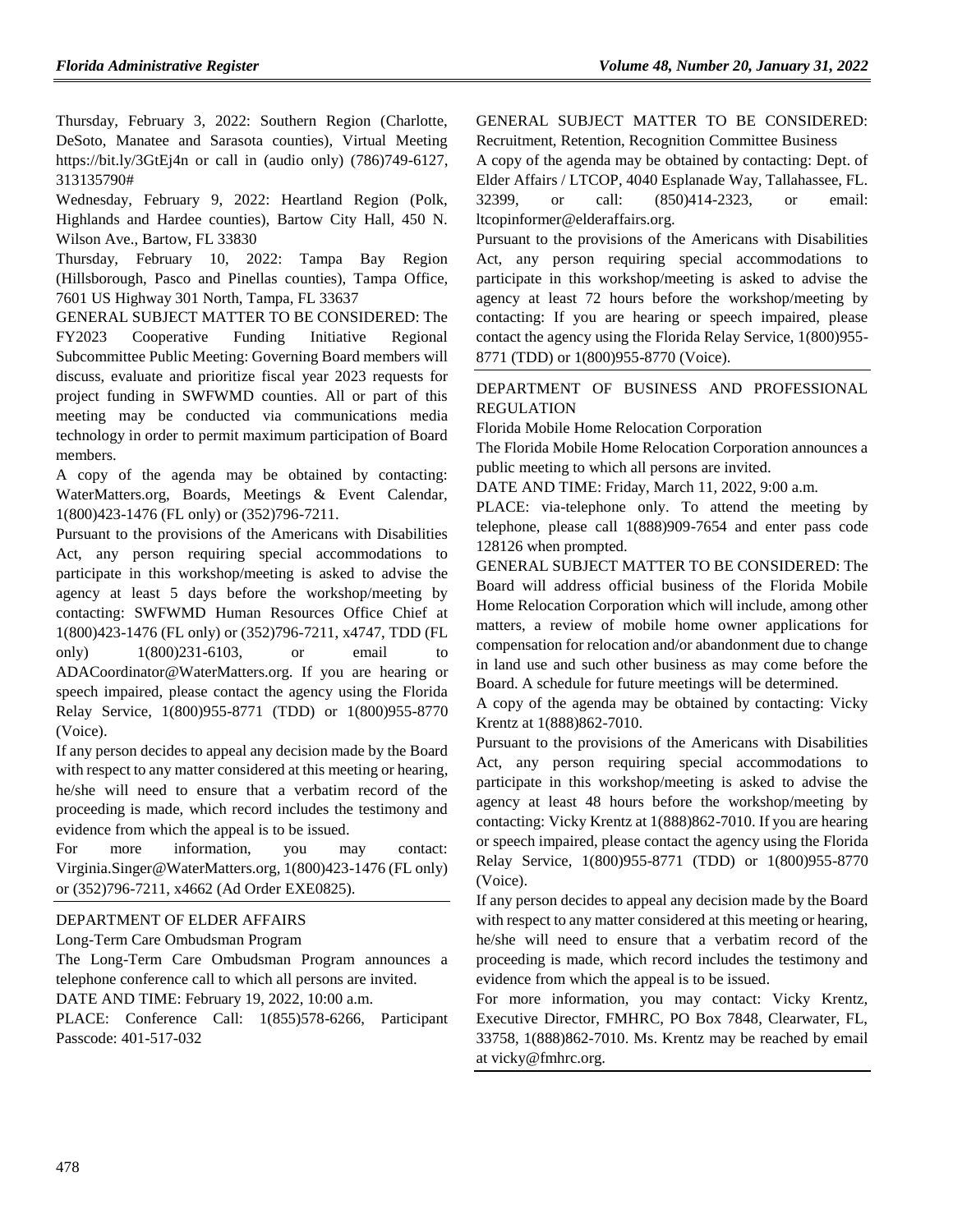[FLORIDA DEVELOPMENT FINANCE CORPORATION](https://www.flrules.org/gateway/organization.asp?id=941)

The Board of Directors for the Florida Development Finance Corporation announces a public meeting to which all persons are invited.

DATE AND TIME: Thursday, February 3, 2022, 1:00 p.m. ET PLACE: Florida Development Finance Corporation, 156 Tuskawilla Road, Suite 2340, Winter Springs, FL 32708 - OR -

Via Zoom:

https://us06web.zoom.us/j/85347241787?pwd=eVZaZkR6RV JmVE1HWGFSWUg3SllwZz09

Meeting ID: 853 4724 1787, Passcode: 422493

- OR -

Via Telephone: (646)558-8656, Meeting ID: 853 4724 1787, Passcode: 422493

GENERAL SUBJECT MATTER TO BE CONSIDERED: This meeting will discuss the following:

• Consideration of Supplemental Bond

Resolution No. 22-02:

A RESOLUTION OF THE FLORIDA DEVELOPMENT FINANCE CORPORATION (THE "FDFC") SUPPLEMENTING RESOLUTION NO. 21-27 AUTHORIZING THE ISSUANCE OF ONE OR MORE SERIES OF REVENUE BONDS IN A TOTAL AGGREGATE PRINCIPAL AMOUNT NOT TO EXCEED \$1,000,000,000 TO FINANCE OR REFINANCE CERTAIN COSTS OF A PROJECT ON BEHALF OF BRIGHTLINE HOLDINGS LLC (OR ANY ONE OR MORE AFFILIATE THEREOF, THE "BORROWER") AND OTHER MATTERS RELATING THERETO.

A copy of the agenda may be obtained by contacting: Jennifer Jenkins, FDFC Administrative Coordinator, (407)712-6351.

Pursuant to the provisions of the Americans with Disabilities Act, any person requiring special accommodations to participate in this workshop/meeting is asked to advise the agency at least 1 days before the workshop/meeting by contacting: Jennifer Jenkins, FDFC Administrative Coordinator, (407)712-6351. If you are hearing or speech impaired, please contact the agency using the Florida Relay Service, 1(800)955-8771 (TDD) or 1(800)955-8770 (Voice).

If any person decides to appeal any decision made by the Board with respect to any matter considered at this meeting or hearing, he/she will need to ensure that a verbatim record of the proceeding is made, which record includes the testimony and evidence from which the appeal is to be issued.

For more information, you may contact: Jennifer Jenkins, FDFC Administrative Coordinator, (407)712-6351.

### [VHB](https://www.flrules.org/gateway/organization.asp?id=1207)

The Florida Department of Transportation (FDOT) announces a public meeting to which all persons are invited.

DATE AND TIME: Tuesday, February 8, 2022, 5:30 p.m.

PLACE: Virtually on GoTo Webinar; By phone at 1(877)309-

2071 with passcode 260-858-216; In-Person

at De Leon Springs United Methodist Church.

GENERAL SUBJECT MATTER TO BE CONSIDERED: A public meeting will be held regarding project plans on U.S. 17 (State Road (S.R.) 15) from Spring Garden Avenue (S.R. 15A) to Ponce Deleon Boulevard. (FPID no. 445716-1).

The purpose of this project is to improve traffic operations and enhance safety. The project plans to construct modifications to the existing median openings along the corridor. The public meeting is being held to present information and receive community feedback.

The Department is offering multiple ways for the community to participate in the meeting. All participants, regardless of platform they choose, will receive the same information on the proposed project.

Virtual Option: Interested persons may join the Virtual Public Meeting (VPM) from a computer, tablet, or mobile device. A VPM is a free live presentation or webinar over the internet. For this option, advance registration is required by visiting https://bit.ly/3H06FDm. Once registered, participants will receive a confirmation email containing information about joining the meeting online. Please note, Internet Explorer cannot be used to register or attend this webinar. If joining online, please provide adequate log-in time to view the presentation in its entirety.

Phone Option (Listen Only): Participants may join the meeting in listen-only mode by dialing 1(877)309-2071 and entering the passcode 260-858-216 when prompted.

In-Person Open House Option: Participants may attend in person by going to De Leon Springs United Methodist Church, 265 Ponce Deleon Boulevard, De Leon Springs, FL 32130 anytime between 5:30 p.m.  $-7:00$  p.m. to view a looping presentation and project displays, speak with project team members, and submit comments or questions. If attending in person, please remember to follow all safety and sanitation guidelines. If you are feeling unwell, please consider attending the meeting virtually or by phone.

Attendees will be asked to follow all safety and sanitation guidelines as well as adhere to any local ordinances. Persons who are not feeling well should not attend the in-person meeting.

All meeting materials, including the presentation, will be available on the project website at www.cflroads.com/project/445716-1 prior to the meeting.

FDOT is sending notices to all property owners, business owners, interested persons and organizations to provide the opportunity to offer comments and express their views regarding this project and the proposed improvements.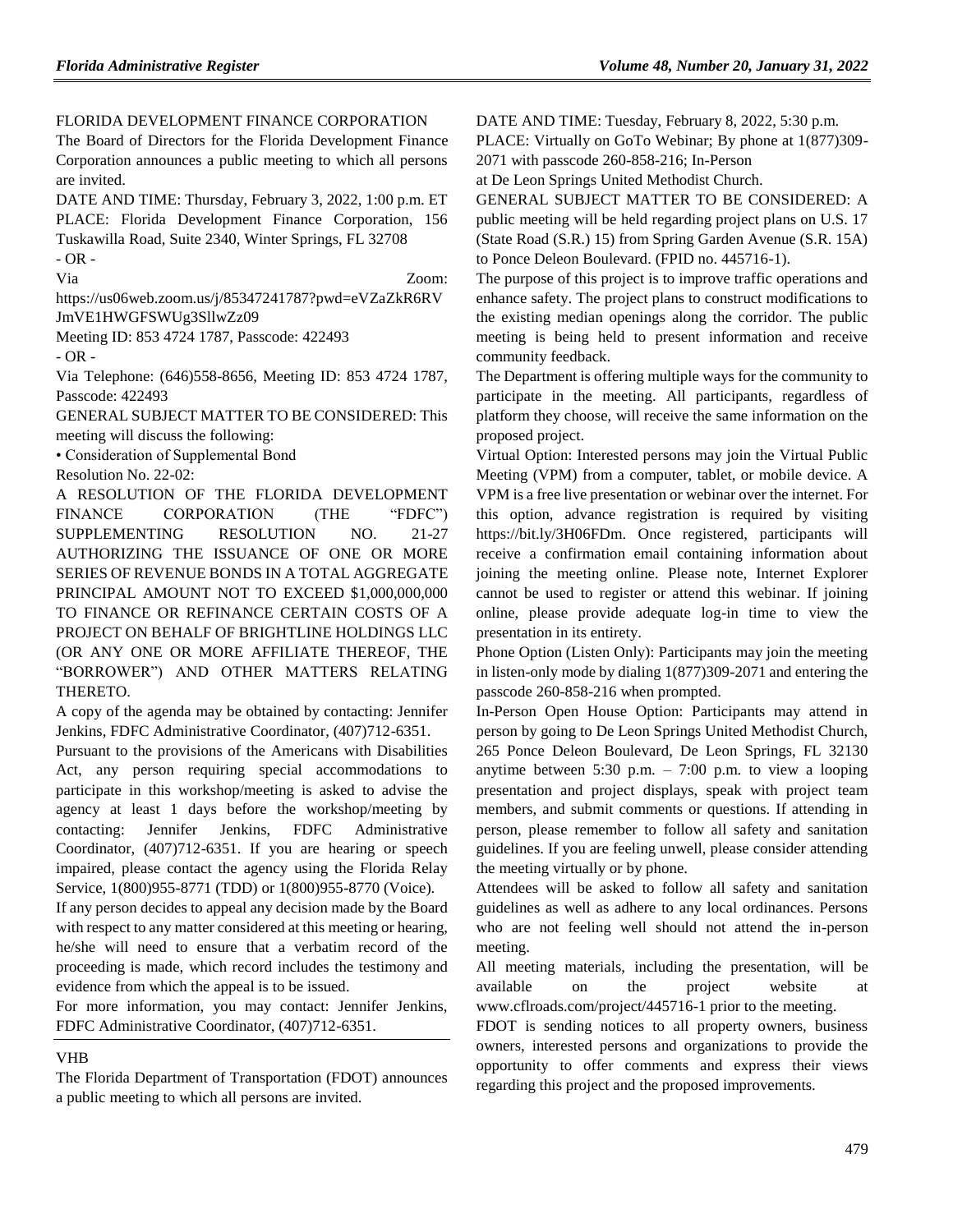Public participation is solicited without regard to race, color, national origin, age, sex, religion, disability, or family status. Persons wishing to express their concerns relative to FDOT compliance with Title VI may do so by contacting Jennifer Smith, FDOT District Five Title VI Coordinator, at Jennifer.Smith2@dot.state.fl.us.

A copy of the agenda may be obtained by contacting: Not applicable.

Pursuant to the provisions of the Americans with Disabilities Act, any person requiring special accommodations to participate in this workshop/meeting is asked to advise the agency at least 7 days before the workshop/meeting by contacting: FDOT Manager Shelley ChinQuee at (386)943- 5439, or by email at Shelley.ChinQuee@dot.state.fl.us. If you are hearing or speech impaired, please contact the agency using the Florida Relay Service, 1(800)955-8771 (TDD) or 1(800)955-8770 (Voice).

For more information, you may contact: FDOT Manager Shelley ChinQuee by phone at (386)943-5439, by email at Shelley.ChinQuee@dot.state.fl.us, or U.S. mail at Florida Department of Transportation, 719 South Woodland Boulevard, M.S. 542, DeLand, FL 32720. Information about this project is also available online at www.cflroads.com. Simply type FPID No. 445716-1 in the search box, click "go" and then select the project. We encourage you to participate in the U.S. 17 Safety Improvements public meeting.

#### [END HUMAN TRAFFICKING, INC.](https://www.flrules.org/gateway/organization.asp?id=1381)

The Florida Alliance to End Human Trafficking (End Human Trafficking, Inc.) announces a public meeting to which all persons are invited.

DATE AND TIME: April 11, 2022, 10:00 a.m.

PLACE: Virtual:

https://us02web.zoom.us/j/81854359184?pwd=SG9WNHBiU mdXRm1rU0FuTVFEWmN2dz09

Meeting ID: 818 5435 9184, Passcode: 648990 One tap mobile:

+13126266799,,81854359184#,,,,\*648990# US (Chicago) +16465588656,,81854359184#,,,,\*648990# US (New York) GENERAL SUBJECT MATTER TO BE CONSIDERED: General Business

A copy of the agenda may be obtained by contacting: Erin@FloridaAllianceEndHT.com.

#### [END HUMAN TRAFFICKING, INC.](https://www.flrules.org/gateway/organization.asp?id=1381)

The Florida Alliance to End Human Trafficking (End Human Trafficking, Inc.) announces a public meeting to which all persons are invited.

DATE AND TIME: August 15, 2022, 10:00 a.m.

PLACE: Virtual:

https://us02web.zoom.us/j/81202449822?pwd=Umgvcnc2UU 9iNkFNa3p1VHpxRzhHdz09

Meeting ID: 812 0244 9822, Passcode: 905264 One tap mobile:

+13017158592,,81202449822#,,,,\*905264# US (Washington DC)

+13126266799,,81202449822#,,,,\*905264# US (Chicago)

GENERAL SUBJECT MATTER TO BE CONSIDERED: General Business.

A copy of the agenda may be obtained by contacting: Erin@FloridaAllianceEndHT.com.

[END HUMAN TRAFFICKING, INC.](https://www.flrules.org/gateway/organization.asp?id=1381)

The Florida Alliance to End Human Trafficking (End Human Trafficking, Inc.) announces a public meeting to which all persons are invited.

DATE AND TIME: November 7, 2022, 10:00 a.m.

PLACE: Virtual: https://us02web.zoom.us/j/89904410275, Meeting ID: 899 0441 0275

One tap mobile:

+16465588656,,89904410275# US (New York)

+13017158592,,89904410275# US (Washington DC)

GENERAL SUBJECT MATTER TO BE CONSIDERED: General Business.

A copy of the agenda may be obtained by contacting: Erin@FloridaAllianceEndHT.com.

## Section VII

# Notice of Petitions and Dispositions Regarding Declaratory Statements

### [DEPARTMENT OF BUSINESS AND PROFESSIONAL](https://www.flrules.org/gateway/department.asp?id=61)  [REGULATION](https://www.flrules.org/gateway/department.asp?id=61)

[Florida Real Estate Commission](https://www.flrules.org/gateway/organization.asp?id=283)

NOTICE IS HEREBY GIVEN that Florida Real Estate Commission has issued an order disposing of the petition for declaratory statement filed by Timothy Scott on the behalf of New Western Acquisitions, on October 4, 2021. The following is a summary of the agency's disposition of the petition: The Notice of Petition for Declaratory Statement was published in Volume 47, No. 210, of the October 28, 2021, Florida Administrative Register. The Petitioner sought a Declaratory Statement from the Commission with regard to applicability of subsection 475.011(2), Florida Statutes, as it applies to the petitioner. Petitioner's petition, asks two questions, "Does the definition of "selling" within 475.011(2) inherently include an entity seeking to buy real property on its own behalf such that an employee or independent contractor of the buying may place calls to homeowners to discuss their willingness to sell their home to the entity?" and "Can an unlicensed employee or independent contractor of a principle entity, whose ordinary course is buying real estate, engage with homeowners through cold calling for purposes of gauging interest in whether the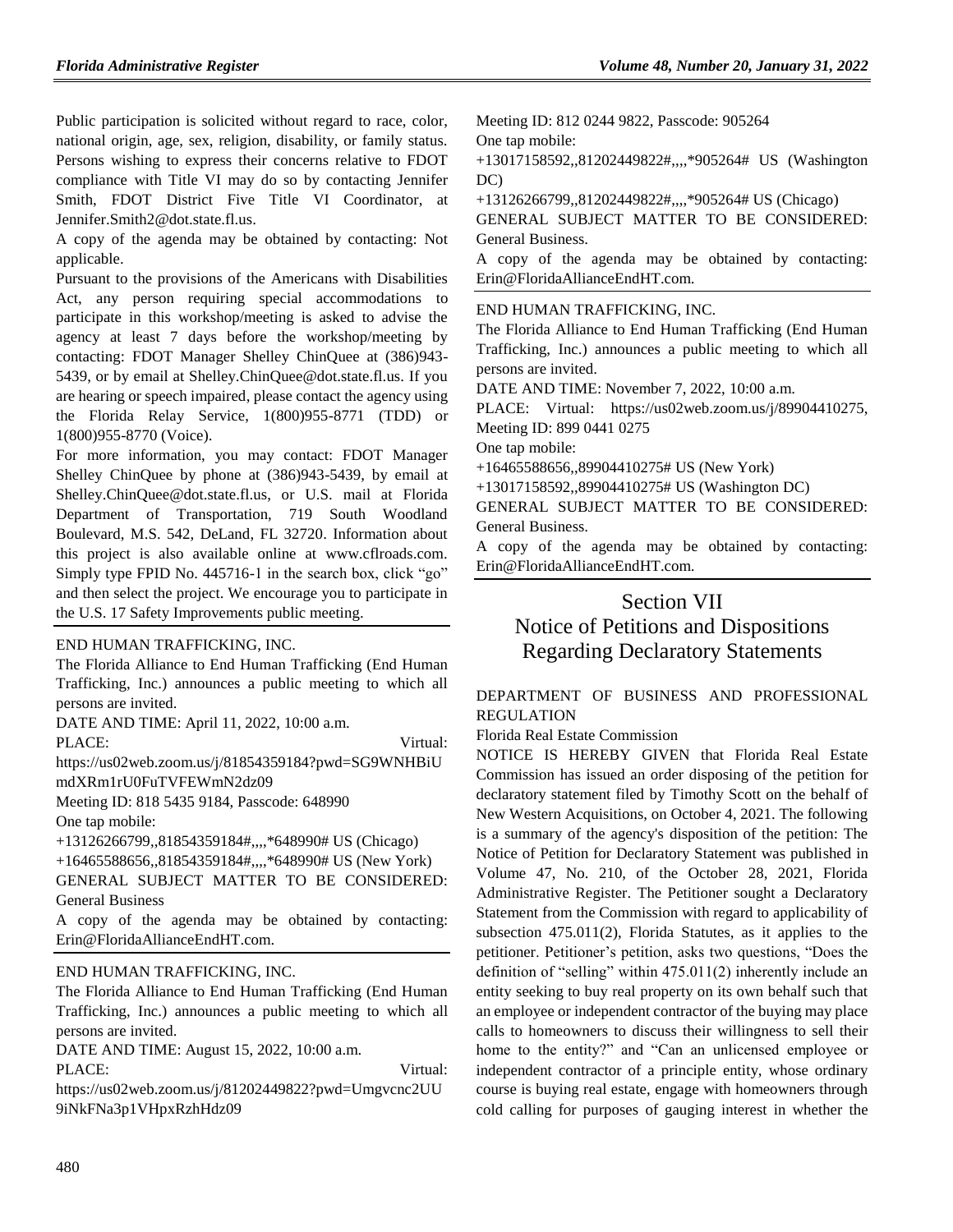homeowner might be interested in speaking with an agent for a cash buyer looking to purchase homes in their area?" The Florida Real Estate Commission considered the Petition at a duly noticed public meeting held on December 15, 2021, in Orlando, Florida. The Commission's Order was filed on January 14, 2022. The Commission Grants the Petition and answers the question in the negative, and issues a statement that, pursuant to the statutory provision above, the conduct described by Petitioner would NOT fall within the scope of the statutory exemption to licensure and would likely subject persons engaging in such to investigation and or prosecution for violations of the Florida Real Estate Practice Act, as specified in Order.

A copy of the Order Disposing of the Petition for Declaratory Statement may be obtained by contacting: Giuvanna Corona, Executive Director, Florida Real Estate Commission, 400 W. Robinson Street, #N801, Orlando, FL 32801, Giuvanna.Corona@myfloridalicense.com.

# Section VIII Notice of Petitions and Dispositions Regarding the Validity of Rules

Notice of Petition for Administrative Determination has been filed with the Division of Administrative Hearings on the following rules:

## NONE

Notice of Disposition of Petition for Administrative Determination has been filed with the Division of Administrative Hearings on the following rules:

## NONE

Section IX Notice of Petitions and Dispositions Regarding Non-rule Policy Challenges

## NONE

Section X Announcements and Objection Reports of the Joint Administrative Procedures **Committee** 

## NONE

# Section XI Notices Regarding Bids, Proposals and Purchasing

### [REGIONAL PLANNING COUNCILS](https://www.flrules.org/gateway/department.asp?id=29)

[North Central Florida Regional Planning Council](https://www.flrules.org/gateway/organization.asp?id=59) LEGAL NOTICE REQUEST FOR PROPOSALS

The North Central Florida Regional Planning Council is accepting proposals from qualified agencies or firms for the award of a contract to coordinate transportation services for the transportation disadvantaged in Madison County, Florida. The selected contractor will be the designated Community Transportation Coordinator under Florida's Transportation Disadvantaged Program, as authorized by Chapter 427, Florida Statutes, and more fully described in Rule 41-2 of the Florida Administrative Code.

The Community Transportation Coordinator is defined by Chapter 427, Florida Statutes as a transportation entity recommended by the appropriate designated official planning agency to ensure that coordinated transportation services are provided to the transportation disadvantaged population in a designated service area. The Community Transportation Coordinator has full responsibility for the delivery of transportation services for the transportation disadvantaged as outlined in subsection 427.015(2), Florida Statutes.

The complete Request for Proposals will be available February 4, 2022 at [http://www.ncfrpc.org/.](http://www.ncfrpc.org/) It may also be obtained by contacting Lynn Godfrey, AICP, Senior Planner at (352)955- 2200, ext. 110. Experience with eligibility-based transportation services is required.

A mandatory virtual pre-proposal conference will be held February 17, 2022, 10:00 a.m., Eastern Standard Time, to answer questions about the Request for Proposals. The preproposal conference will be conducted via communications media technology in the following format:

DIAL IN NUMBER: Toll free 1(888)585-9008, CONFERENCE CODE: 864 183 272

Inquiries about this Request for Proposals must be made during the virtual pre-proposal conference. Firms and agencies represented will have an opportunity to clarify any information contained in the request for proposals at the pre-proposal conference.

Proposals must be received by 12:00 p.m., Eastern Standard Time, March 4, 2022 at the office of the North Central Florida Regional Planning Council. Five (5) copies of the proposal must be submitted to: North Central Florida Regional Planning Council, ATTENTION: Scott R. Koons, AICP, Executive Director, 2009 N.W. 67th Place, Gainesville, Florida 32653- 1603. One of these copies must be a clean, single-sided original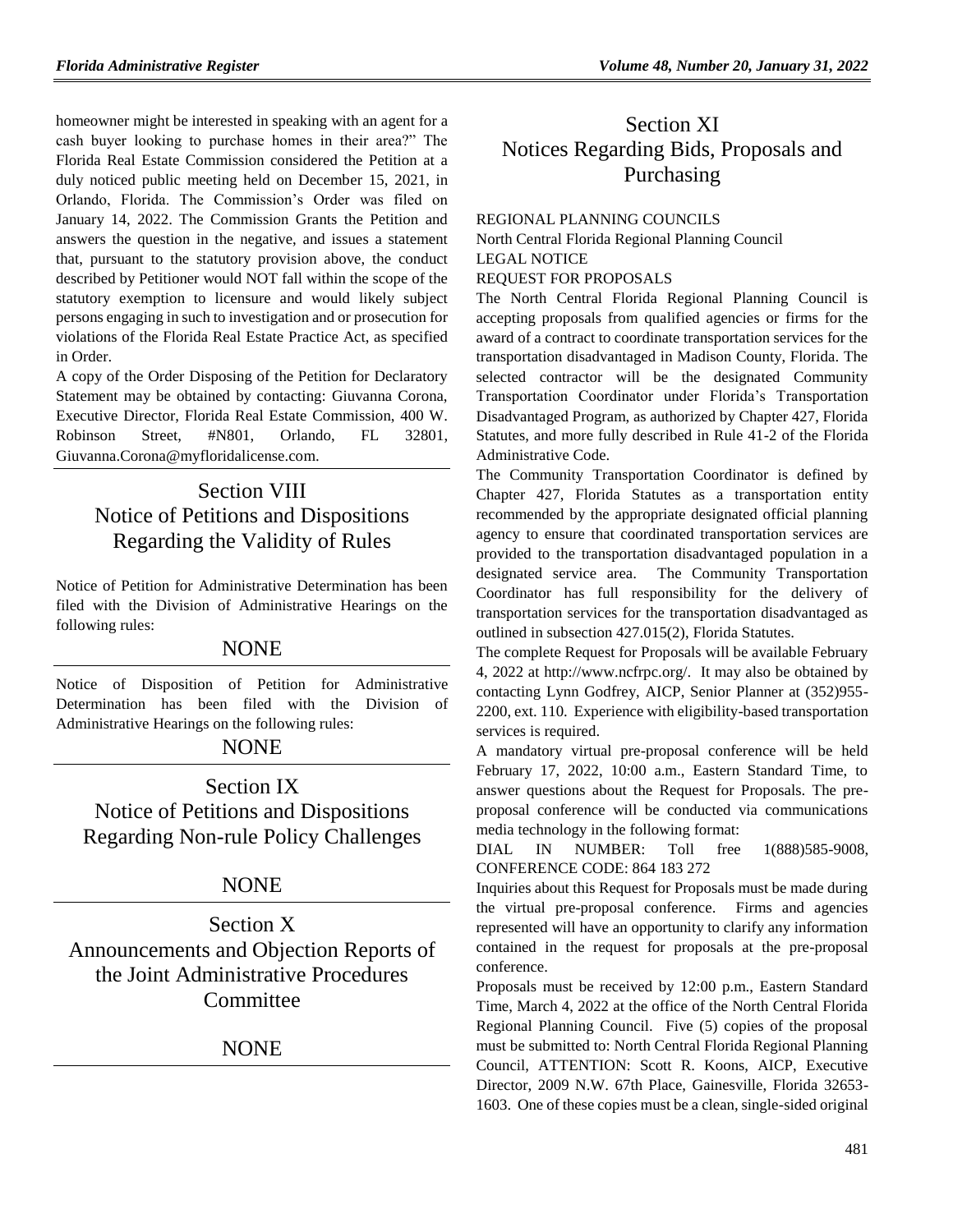that can be used to make additional copies. The outside of the envelope or box containing proposals must be marked "PROPOSAL FOR MADISON COUNTY COMMUNITY TRANSPORTATION COORDINATOR." Faxed and electronically mailed responses will not be accepted.

The North Central Florida Regional Planning Council will not accept responsibility for proposals that are not marked and submitted in this manner. Proposals are to remain in effect for ninety (90) calendar days from date of submission. The North Central Florida Regional Planning Council reserves the right to reject any or all proposals, to waive any formality concerning proposals or negotiate changes to the proposals whenever such rejection or waiver or negotiation is in the best interest of the State and the transportation disadvantaged. Failure to file a protest within the time prescribed in subsection 120.57(3), Florida Statutes, shall constitute a waiver of proceedings under Chapter 120, Florida Statutes.

#### FISH AND [WILDLIFE CONSERVATION COMMISSION](https://www.flrules.org/gateway/department.asp?id=68)

#### Sporting Clays Complex at Tenoroc Shooting Range

ADVERTISMENT FOR BIDS

BID NO: FWC 21/22-70C

BID NAME: SPORTING CLAYS COMPLEX AT TENOROC SHOOTING RANGE

#### PROJECT LOCATION: POLK COUNTY, FLORIDA

The intent of this Invitation to Bid (ITB) is to obtain competitive pricing for the construction of a sporting clays complex at FWC's Tenoroc Shooting Range, in Polk County, in accordance with the documents and Chapter 255 of the Florida Statutes.

SEALED BIDS WILL BE PUBLICLY OPENED AND READ ALOUD

BID OPENING DATE & TIME: March 3, 2022, 2:00 p.m. ET BID OPENING LOCATION: Florida Fish and Wildlife Conservation Commission, 1875 Orange Avenue East, Tallahassee, Florida 32311-6160

To review the bid details for FWC 21/22-70C:

Visit

[http://www.myflorida.com/apps/vbs/vbs\\_www.pui?pui=7700](http://www.myflorida.com/apps/vbs/vbs_www.pui?pui=7700)

to view a list of FWC's formal solicitations and agency decisions.

Choose the FWC 21/22-70C solicitation link to view the advertisement details.

From the Advertisement Details page, you can download the PDF bid file for your reference.

If the link doesn't take you directly to the project listing, you can manually search for it by:

Visit

[http://www.myflorida.com/apps/vbs/vbs\\_www.main\\_menu.](http://www.myflorida.com/apps/vbs/vbs_www.main_menu) Select Search Advertisements.

Choose FL Fish and Wildlife Conservation Commission from the Agency dropdown box.

Click the Advertisement Search button.

Choose the FWC 21/22-70C solicitation link to view the advertisement details.

From the Advertisement Details page, you can download the PDF bid file for your reference.

NOTE: The Vendor Bid System (link provided above) is the posting location for all new and changing information regarding this solicitation. Interested bidders should continue to monitor this site for the entirety of the solicitation process.

DIRECT ALL QUESTIONS TO THE PROCUREMENT MANAGER: Ruth Heggen, Procurement Manager, Florida Fish & Wildlife Conservation Commission, Tallahassee Purchasing Office, 1875 Orange Avenue East, Tallahassee, Florida 32311-6160, Phone: (850)212-7699, Email: Ruth.Heggen@myfwc.com.

# Section XII Miscellaneous

#### **[DEPARTMENT OF STATE](https://www.flrules.org/gateway/department.asp?id=1)**

Index of Administrative Rules Filed with the Secretary of State

Pursuant to subparagraph  $120.55(1)(b)6. - 7$ ., F.S., the below list of rules were filed in the Office of the Secretary of State between 3:00 p.m., Monday, January 24, 2022 and 3:00 p.m., Friday, January 28, 2022.

| Rule No.   | <b>File Date</b> | <b>Effective</b> |
|------------|------------------|------------------|
|            |                  | <b>Date</b>      |
| 40D-2.091  | 1/28/2022        | 2/17/2022        |
| 40D-2.101  | 1/28/2022        | 2/17/2022        |
| 40D-2.801  | 1/28/2022        | 2/17/2022        |
| 40D-8.626  | 1/28/2022        | 2/17/2022        |
| 40D-80.075 | 1/28/2022        | 2/17/2022        |
| 53ER22-6   | 1/27/2022        | 1/31/2022        |
| 53ER22-7   | 1/27/2022        | 1/31/2022        |
| 60Q-6.102  | 1/25/2022        | 2/14/2022        |
| 60Q-6.105  | 1/25/2022        | 2/14/2022        |
| 60Q-6.107  | 1/25/2022        | 2/14/2022        |
| 60Q-6.108  | 1/25/2022        | 2/14/2022        |
| 60Q-6.110  | 1/25/2022        | 2/14/2022        |
| 60Q-6.112  | 1/25/2022        | 2/14/2022        |
| 60Q-6.113  | 1/25/2022        | 2/14/2022        |
| 60Q-6.115  | 1/25/2022        | 2/14/2022        |
| 60Q-6.116  | 1/25/2022        | 2/14/2022        |
| 60Q-6.120  | 1/25/2022        | 2/14/2022        |